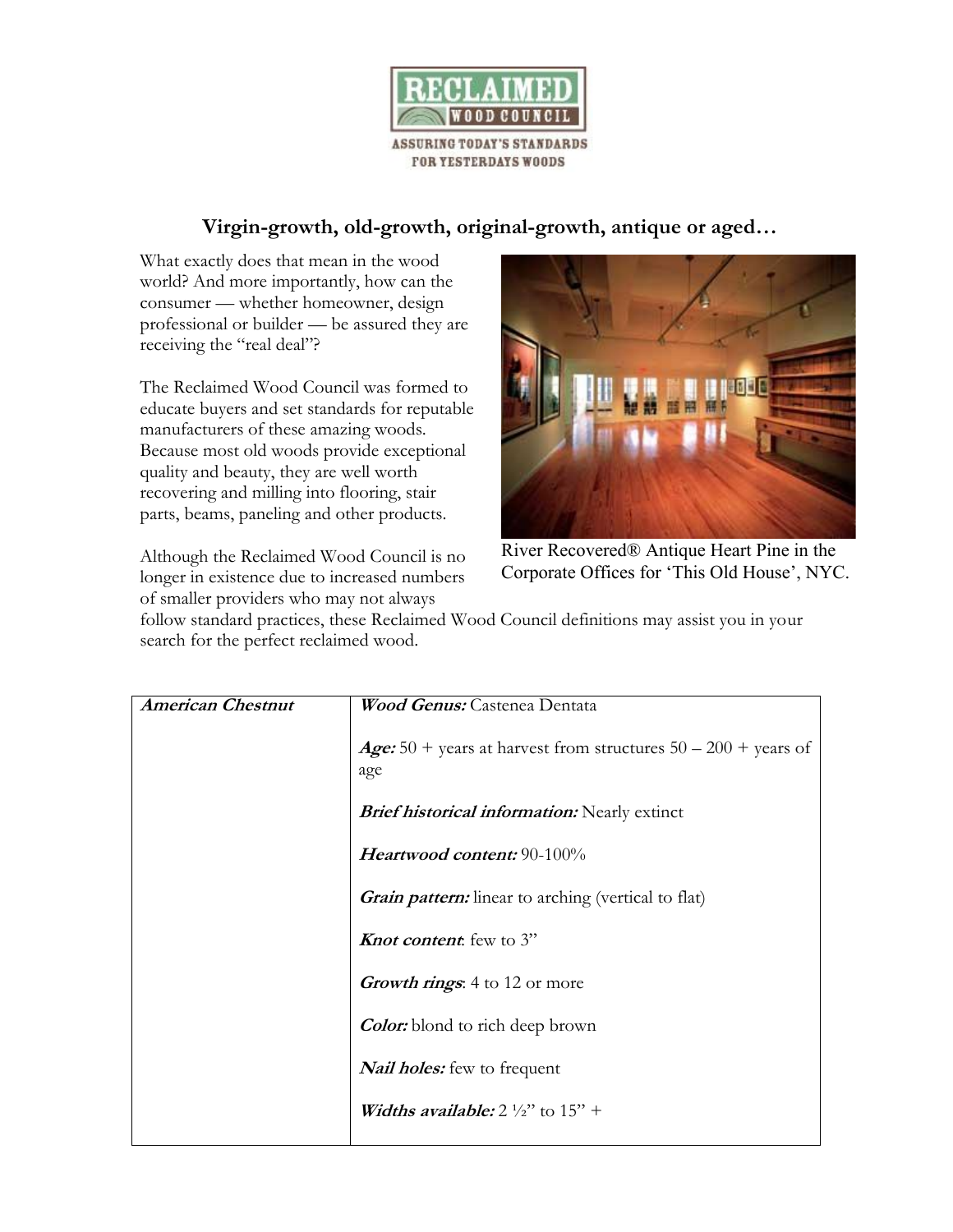|                              | Other characteristics: Generally wormy with larger knots                                                                                                                                                                                                                                                                                                                                                                                                                                                                                                                                                                                                                                                                                                                                                               |
|------------------------------|------------------------------------------------------------------------------------------------------------------------------------------------------------------------------------------------------------------------------------------------------------------------------------------------------------------------------------------------------------------------------------------------------------------------------------------------------------------------------------------------------------------------------------------------------------------------------------------------------------------------------------------------------------------------------------------------------------------------------------------------------------------------------------------------------------------------|
|                              | and character markings.                                                                                                                                                                                                                                                                                                                                                                                                                                                                                                                                                                                                                                                                                                                                                                                                |
|                              | <b>Comments:</b> Often the most expensive reclaimed wood.                                                                                                                                                                                                                                                                                                                                                                                                                                                                                                                                                                                                                                                                                                                                                              |
|                              |                                                                                                                                                                                                                                                                                                                                                                                                                                                                                                                                                                                                                                                                                                                                                                                                                        |
| <b>Antique Heart Cypress</b> | Wood species: Bald Cypress (Taxodium distichum)                                                                                                                                                                                                                                                                                                                                                                                                                                                                                                                                                                                                                                                                                                                                                                        |
|                              | Age: 500 years and older                                                                                                                                                                                                                                                                                                                                                                                                                                                                                                                                                                                                                                                                                                                                                                                               |
|                              | <b>Brief historical information:</b> Original-growth Bald Cypress<br>trees are one of the last prehistoric species still standing and<br>are known for their distinctive "knees", the over-growths<br>from the root system. The Bald Cypress tree commonly lived<br>more 1000 years and towered over 100 feet to produce 100<br>percent heart wood. Millions of acres of these magnificent<br>trees once covered the coastal Southeast, but were essentially<br>cleared by hand in the 18th and 19th centuries to help build<br>America. Because the wood is resistant to insects, water and<br>decay, it was often used for boats, houses, dock pilings,<br>flooring and outside furniture. The wood was a favorite of<br>Frank Lloyd Wright and is usually the healthiest wood found<br>when his homes are restored. |
|                              | <i>Heartwood content:</i> 100 percent                                                                                                                                                                                                                                                                                                                                                                                                                                                                                                                                                                                                                                                                                                                                                                                  |
|                              | <b>Grain pattern:</b> A combination of subtle swirls and delicate<br>straight grains                                                                                                                                                                                                                                                                                                                                                                                                                                                                                                                                                                                                                                                                                                                                   |
|                              | <b>Knot content:</b> rare, usually not over $1\frac{1}{4}$                                                                                                                                                                                                                                                                                                                                                                                                                                                                                                                                                                                                                                                                                                                                                             |
|                              | <b>Growth rings:</b> At least 8 per inch; up to 80                                                                                                                                                                                                                                                                                                                                                                                                                                                                                                                                                                                                                                                                                                                                                                     |
|                              | <b>Color:</b> typically honey cinnamon to tans to warm chocolates                                                                                                                                                                                                                                                                                                                                                                                                                                                                                                                                                                                                                                                                                                                                                      |
|                              | <b>Nail holes:</b> almost of the available heart cypress is river<br>reclaimed with no nail holes                                                                                                                                                                                                                                                                                                                                                                                                                                                                                                                                                                                                                                                                                                                      |
|                              | <b><i>Widths available:</i></b> typically up to 10" in flooring and up to<br>14" in lumber and even up to $40+$ "                                                                                                                                                                                                                                                                                                                                                                                                                                                                                                                                                                                                                                                                                                      |
|                              | Other characteristics: 690 on the Janka scale, comparable to<br>Douglas Fir                                                                                                                                                                                                                                                                                                                                                                                                                                                                                                                                                                                                                                                                                                                                            |
|                              | <b>Comments:</b> Because of environmental conditions, second<br>growth cypress wood lacks the decay resistance of original<br>growth trees and is substantially less valuable.                                                                                                                                                                                                                                                                                                                                                                                                                                                                                                                                                                                                                                         |
|                              |                                                                                                                                                                                                                                                                                                                                                                                                                                                                                                                                                                                                                                                                                                                                                                                                                        |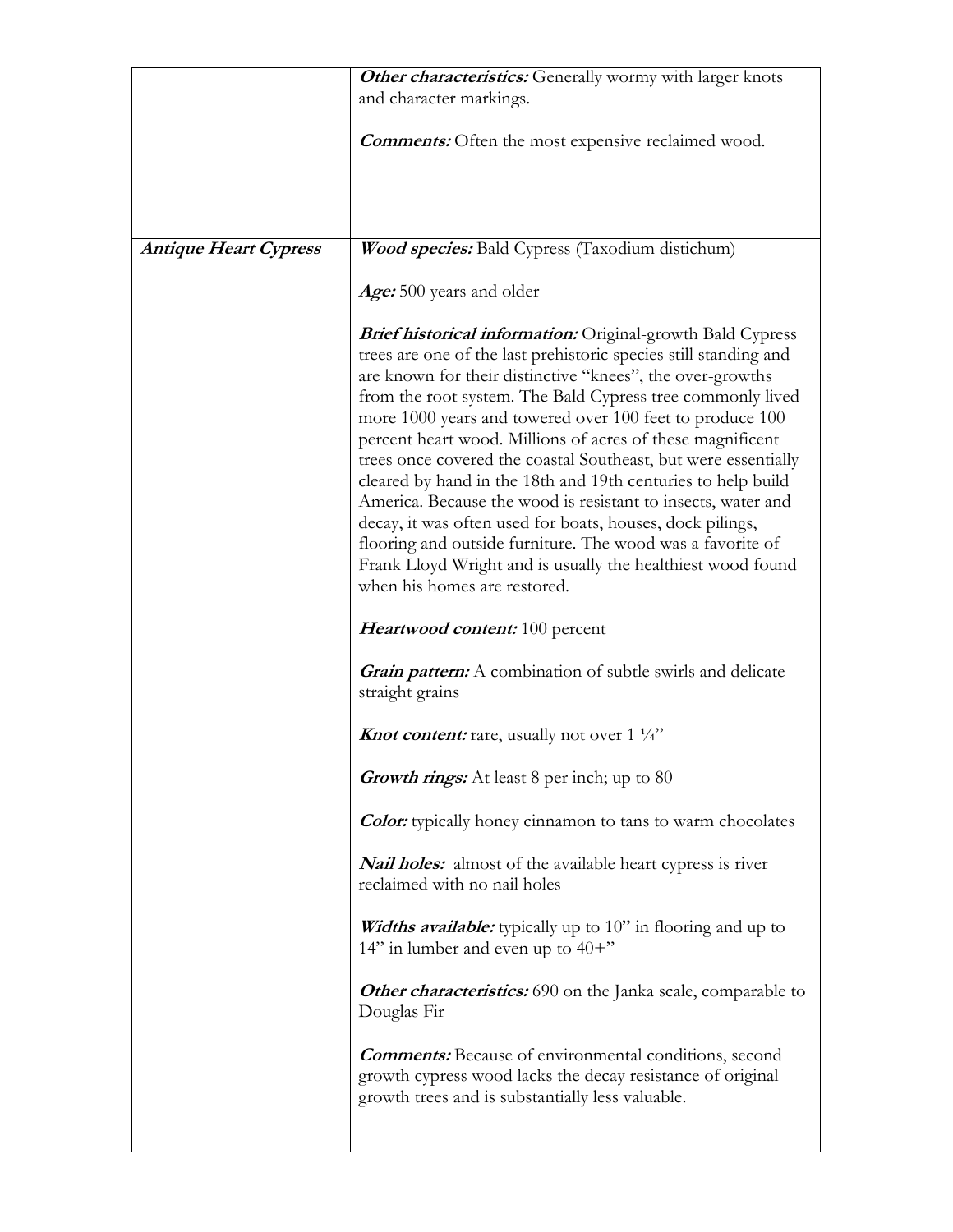| <b>Antique Heart Pine</b> | <b>Wood species:</b> Longleaf Heart Pine (Pinus palustris)                                                                                                                                                                                                                                                                                                                                                                                                                                                                                                                                |
|---------------------------|-------------------------------------------------------------------------------------------------------------------------------------------------------------------------------------------------------------------------------------------------------------------------------------------------------------------------------------------------------------------------------------------------------------------------------------------------------------------------------------------------------------------------------------------------------------------------------------------|
|                           | Age: 200 to 500 years and older                                                                                                                                                                                                                                                                                                                                                                                                                                                                                                                                                           |
|                           | <b>Brief historical information:</b> About 90 million acres of<br>longleaf heart pine once covered the coastal Southeast, but<br>was clear cut by hand in the 18th and 19th centuries to build<br>Industrial America. It is often seen in old factories, wharves,<br>Victorian palaces, bridges like the Brooklyn Bridge, and homes<br>including Mount Vernon and Monticello. The few remaining<br>stands of longleaf are protected today, thus it is only available<br>from old buildings or river reclaimed logs. The wood was<br>highly prized for it strength, durability and beauty. |
|                           | Heartwood content: 100 percent                                                                                                                                                                                                                                                                                                                                                                                                                                                                                                                                                            |
|                           | <b><i>Grain pattern:</i></b> Pin striped or arching grains                                                                                                                                                                                                                                                                                                                                                                                                                                                                                                                                |
|                           | <b>Knot content:</b> infrequent in river recovered, some more in<br>building reclaimed, can be order clear with only a few pin<br>knots up to $\frac{1}{2}$ "                                                                                                                                                                                                                                                                                                                                                                                                                             |
|                           | <b>Growth rings:</b> At least 6 per inch in building reclaimed and 8<br>per inch in river reclaimed on average; up to 30                                                                                                                                                                                                                                                                                                                                                                                                                                                                  |
|                           | <b>Color:</b> typically rich red                                                                                                                                                                                                                                                                                                                                                                                                                                                                                                                                                          |
|                           | <b>Nail holes:</b> some in building reclaimed; none in river<br>reclaimed                                                                                                                                                                                                                                                                                                                                                                                                                                                                                                                 |
|                           | <b><i>Widths available:</i></b> typically up to 10" in flooring and up to<br>12" in lumber                                                                                                                                                                                                                                                                                                                                                                                                                                                                                                |
|                           | <b>Other characteristics:</b> Very strong, stable and hard. 1225 on<br>the Janka scale. Comparable to red oak but 29% more stable                                                                                                                                                                                                                                                                                                                                                                                                                                                         |
|                           | <b>Comments:</b> The longleaf grows only one inch in diameter<br>every thirty years, but a tree less than 200 years old is<br>considered "new heart pine." A 75-year-old tree will average<br>only 30% heart, and even a 130-year-old tree yields wood that<br>is not as hard or rich in color as antique heart pine. "Old-<br>growth" does not mean it is antique. The term is used loosely<br>and often refers to new heart pine.                                                                                                                                                       |
| Douglas Fir               | Wood species: Pinaceae (not a true fir)                                                                                                                                                                                                                                                                                                                                                                                                                                                                                                                                                   |
|                           | <i>Age:</i> 50-200 years +                                                                                                                                                                                                                                                                                                                                                                                                                                                                                                                                                                |
|                           | <b>Brief historical information:</b> Primarily a western US Species.<br>Douglas Fir, due to its structural qualities, has been used                                                                                                                                                                                                                                                                                                                                                                                                                                                       |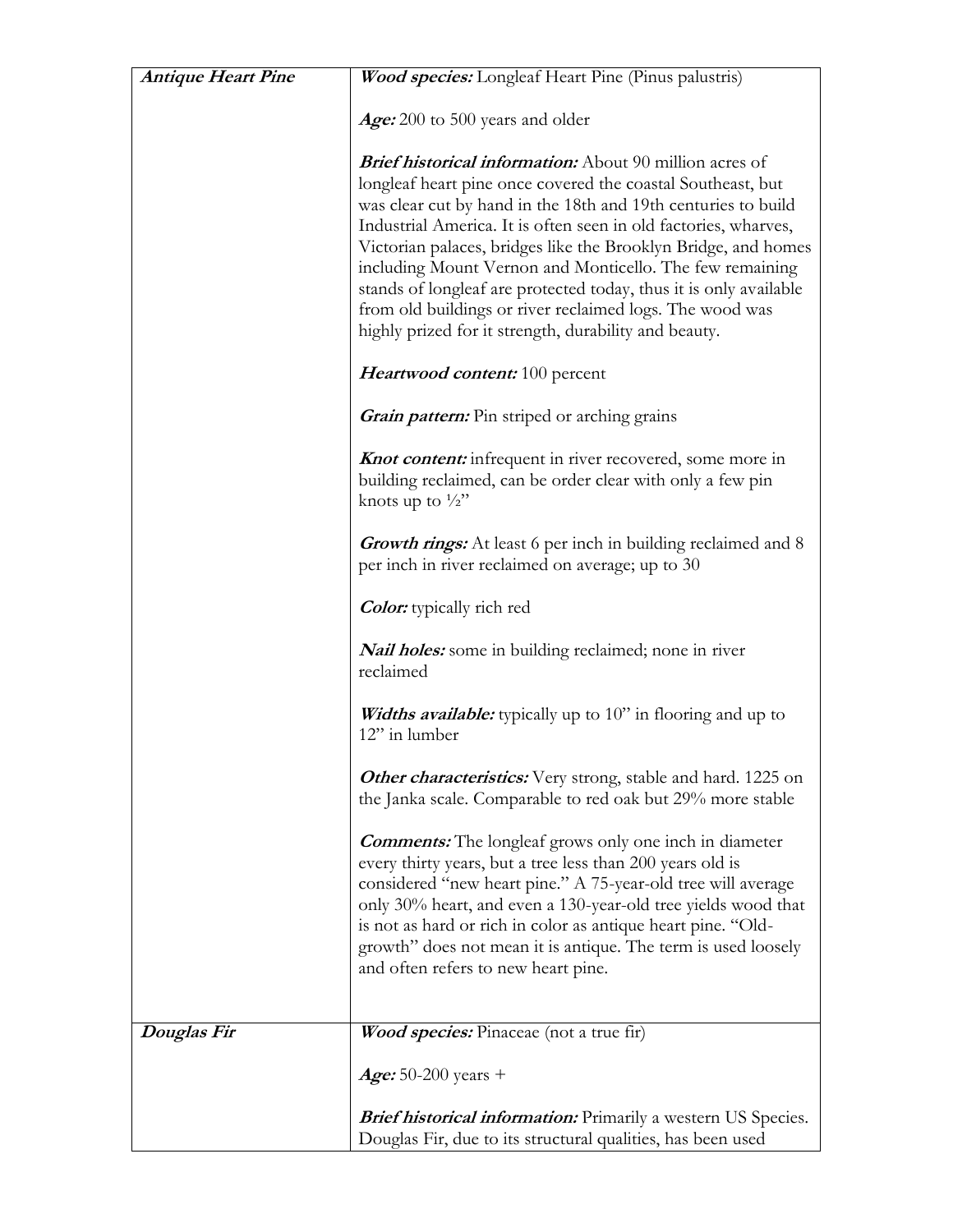|                           | extensively in the manufacture of timbers for framing, and in                                                                             |
|---------------------------|-------------------------------------------------------------------------------------------------------------------------------------------|
|                           | building and mining. It also nails well and can found in                                                                                  |
|                           |                                                                                                                                           |
|                           | interior joinery for doors, flooring, and mouldings.                                                                                      |
|                           | Heartwood content:                                                                                                                        |
|                           | <b><i>Grain pattern:</i></b> Both quarter and flat sawn.                                                                                  |
|                           | <b>Knot content:</b> Can be graded for both clear and knotty<br>grades.                                                                   |
|                           | Growth rings: Six to twenty or more per inch.                                                                                             |
|                           | <b>Color:</b> Reddish brown shades in heartwood to near white<br>sapwood layer.                                                           |
|                           | <i>Nail holes:</i> Can possess, depending upon original use, nail<br>and/or bolt holes. Frequency will range from occasional to<br>heavy. |
|                           | Widths available: $3"$ - $18"$ +                                                                                                          |
|                           | <b>Other characteristics:</b> Wide plank flooring is readlity<br>available and less costly than most other reclaimed wood<br>species.     |
|                           | <b>Comments:</b> The wood is relatively soft and care must be<br>taken to protect the finish.                                             |
| <b>Eastern While Pine</b> | <b>Wood Genus: Pinus Strobus</b>                                                                                                          |
|                           | Age: 50 + years at harvest from structures $50 - 200$ + years of<br>age                                                                   |
|                           | <b>Brief historical information:</b>                                                                                                      |
|                           | Heartwood content: $90 - 100\%$                                                                                                           |
|                           | <b>Grain pattern:</b> Linear to arching (quarter to flat)                                                                                 |
|                           | <b>Knot content:</b> Few to frequent, up to 3" in diameter                                                                                |
|                           | <b><i>Growth rings:</i></b> 4 to 12 or more                                                                                               |
|                           | <b>Color:</b> Cream to medium brown                                                                                                       |
|                           | <b>Nail holes:</b> Few to frequent                                                                                                        |
|                           | <b><i>Widths available:</i></b> $2\frac{1}{2}$ " to $16$ " +                                                                              |
|                           |                                                                                                                                           |